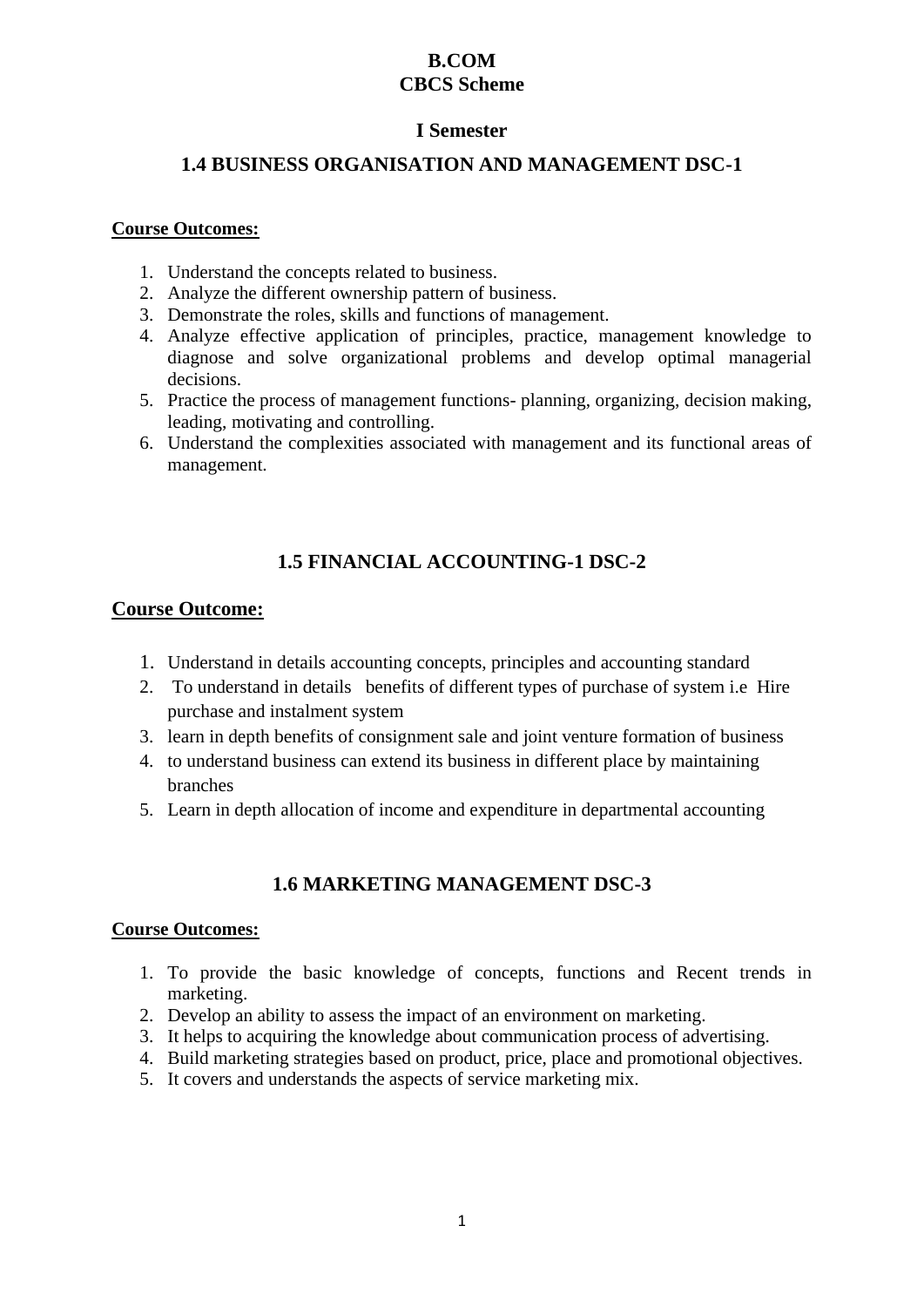## **B.COM (CBCS Scheme)**

## **II Semester**

## **2.4 BANKING AND INSURANCE DSC-4**

#### **Course Outcomes:**

- 1. To make understand the concept of banking and the various services offered by banks.
- 2. To analyze the relationship between banker and customer and to understand the concept negotiable instruments.
- 3. To know about different types of deposits, loans, principles of sound lending policies and other contemporary services.
- 4. Develop a perfect understanding on the procedure and precautions to be adopted by banks in dealing with different types of securities.
- 5. Gain a comprehensive knowledge on the procedural formalities in dealing with different types of customers.
- 6. To create awareness regarding various banking innovations and digitalization of banking services.
- 7. To make understand various provisions that governs LIC & GIC
- 8. To analyze the risk faced by banks and ways to overcome them.
- 9. To understand the difference between life insurance and non-life insurance and how to choose life insurance based on their needs.

# **2.5 COST ACCOUNTING DSC-5**

## **Course Outcomes:**

- 1. Understand the broad range of Cost Accounting concepts and their terminology
- 2. Identify and classify different elements of cost and able to prepare cost sheet, estimation and quotation
- 3. Understand in detail how raw materials, labour and overhead should be managed and the way their cost should be assigned to products
- 4. Analyze and evaluate information for cost ascertainment, planning, control and decision making
- 5. Analysis of the process of assigning cost accumulated by responsibility centres to products through job costing, contract costing or process costing.

# **2.6 FINANCIAL ACCOUNTING – II DSC-6**

- 1. Analyzing the benefits of Royalty agreement for both parties lessor and lessee
- 2. Learn in depth preparation of banking company financial statement
- 3. To understand in details to maintain accounting of insurance company
- 4. learn in depth preparation of life insurance company financial statement
- 5. To understand in depth accounting for prior and post incorporation of business
- 6. Learn in depth preparation of consolidated balance sheet of Holding company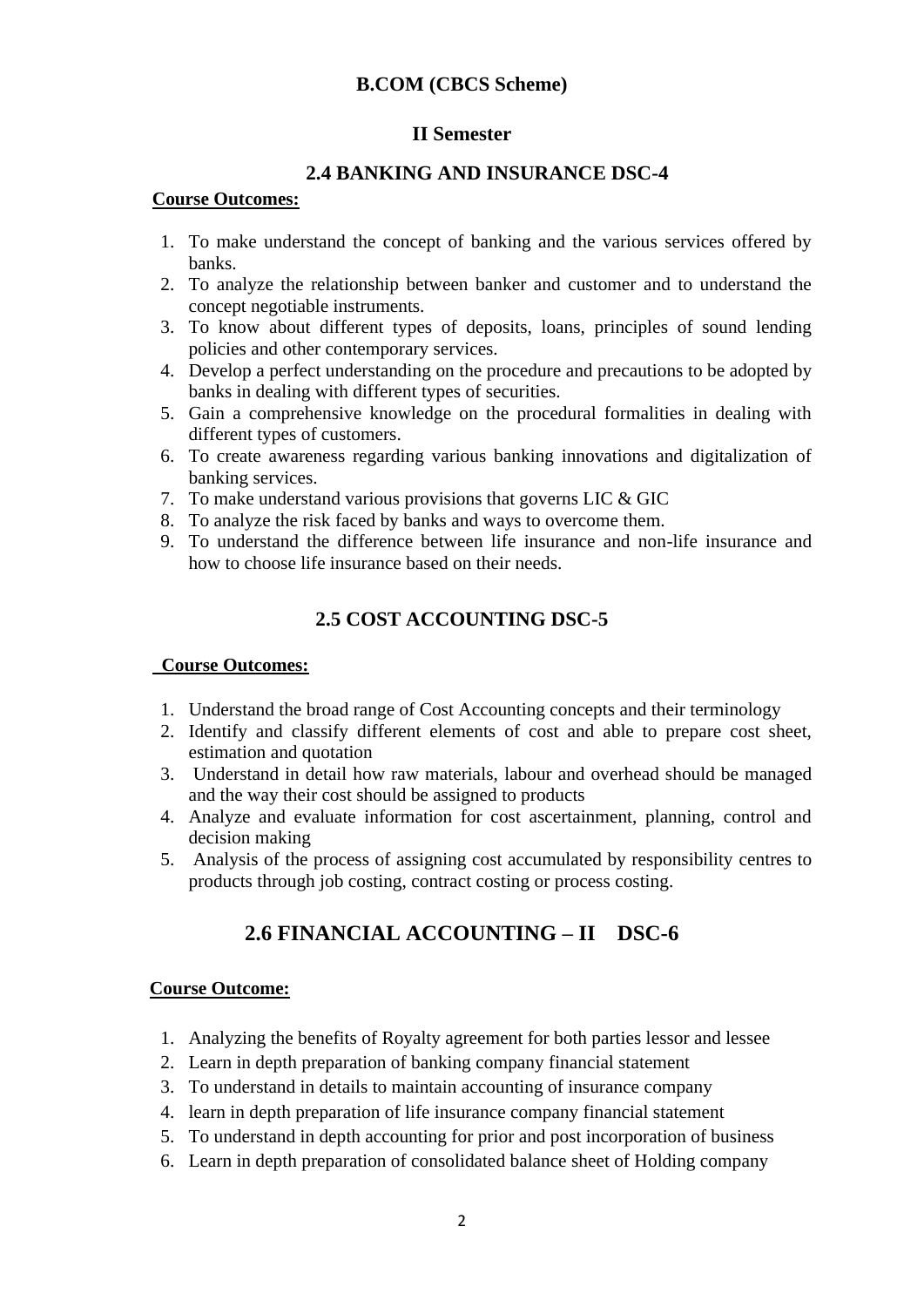## **B.COM (CBCS Scheme)**

# **III Semester**

# **3.3 DISASTER MANAGEMENT AECC**

### **Course Outcomes:**

- 1. To increase the knowledge and understanding of the disaster phenomenon, its different contextual aspects, impacts and public health consequences.
- 2. To understand the concept of Disaster Risk Reduction and different phases of disaster cycle.
- 3. To impart the knowledge about guidelines along with roles of various communities and stakeholders during disaster.
- 4. To emphasis on technological innovations in Disaster Risk Reduction.
- 5. Understand Disaster Management Mechanism and Provisions of DM Act

# **3.5 BUSINES LAW DSC-8**

## **Course Outcomes:**

- 1. Demonstrate recognition of the requirements of the contract agreement.
- 2. Understand in details the capacity of contract and consideration.
- 3. Understand the legality of object and Discharge of contract.
- 4. Gain knowledge on provisions of special contract.
- 5. Understand the requirements of sale of goods.

# **3.6 COMPUTER APPLICATIONS IN BUSINESS SEC-1**

- 1. To acquaint the students with the fundamentals of basic computer.
- 2. To know the benefits of spreadsheet in recent year.
- 3. To demonstrate employability skills and a commitment to professionalism.
- 4. 4. To evaluate, select and use office productivity applications.
- 5. To operate a variety of advanced spreadsheet, operating system and word processing functions.
- 6. To maintain quality assurance through critically evaluating procedures and results.
- 7. To apply basic learning and assessment principles in the design, development and presentation of material through office applications.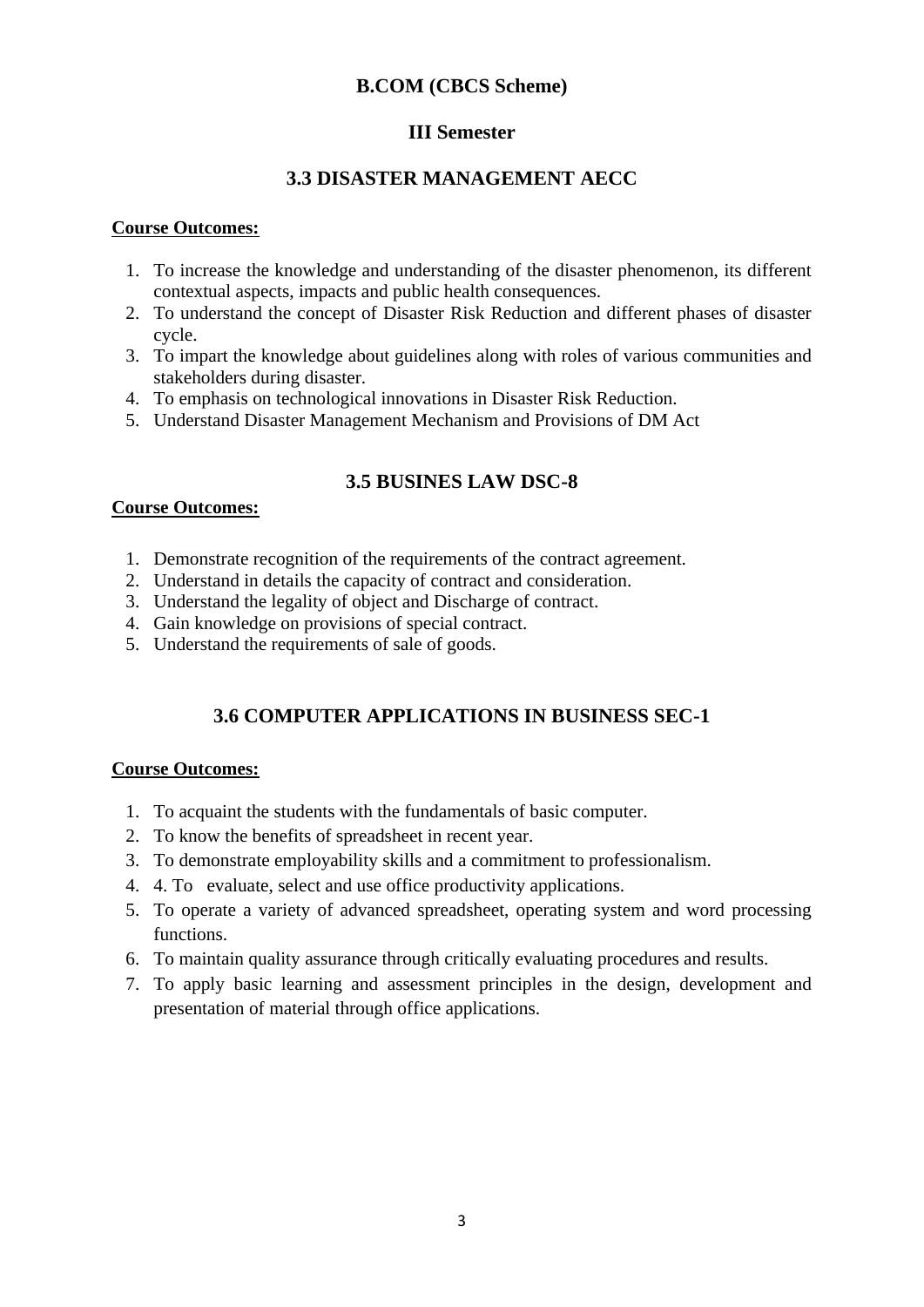# **B.COM (CBCS Scheme)**

# **IV Semester**

# **4.3 CORPORATE ACCOUNTING DSC-9**

## **Course outcomes:**

- 1. To understand in details Accounting for share capital, Debenture , Bonus shares, Redemption of preference share
- 2. Learn in details Preparation of financial statement of Company
- 3. To understand in details factors to be considered for Valuation of Shares and Goodwill
- 4. Learn the details of Accounting standard for Amalgamation of Companies
- 5. To understand in details of internal and external Reconstruction of Companies

# **4.4 CORPORATE LAW DSC-10**

## **Course Outcomes:**

- 1. To provide a fundamental principles of company laws.
- 2. To emphasis on types of business in India, Principles of legal entity of a company and formation of companies.
- 3. To know the important documents of company constitution, corporate powers and division.
- 4. Provide the knowledge about the borrowing powers of company.
- 5. Impart the knowledge of membership, general meeting, meeting of directors and appointment of various committees.
- 6. Appraise the legislative and professional provisions that constitute the regulatory framework for conduct of audit and maintenance of books of accounts.
- 7. To impart corporate management skills, control, the remedies and government regulation of corporate business and winding up of companies.

# **4.5 WOMEN ENTREPRENEURIAL DEVELOPMENT DSC-11**

- 1. To understand the concept of entrepreneurship and design a business plan .
- 2. To develop the entrepreneurial strategic view and the risks come with it.
- 3. To apply creative methods and technology to overcome gender barriers.
- 4. To develop their marketing plan and sales strategies.
- **5.** To know the various types of women entrepreneurship promotion**.**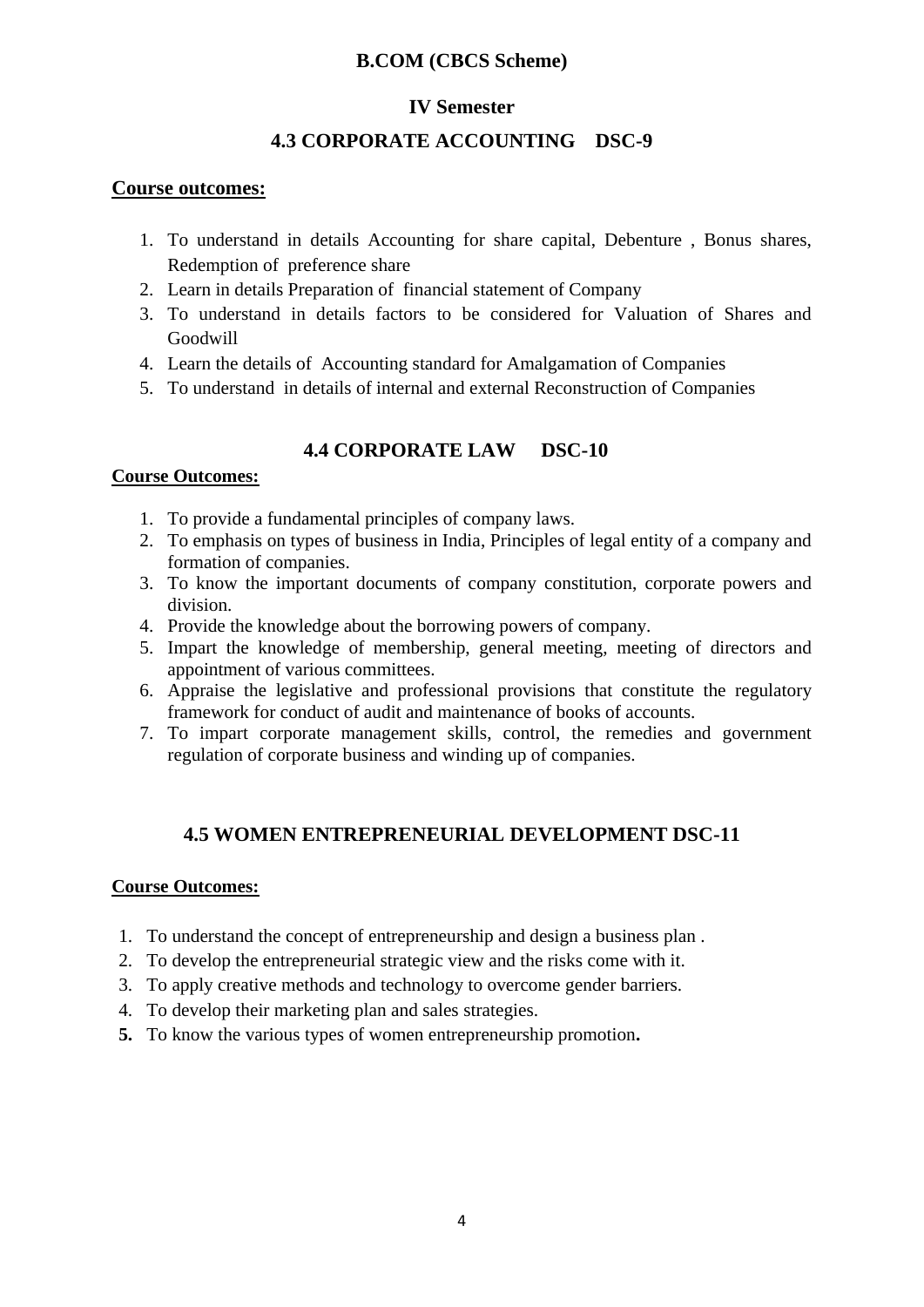# **4.6 COMPUTER FOR ACCOUNTING SEC-2**

### **Course Outcomes:**

- 1. To acquire the knowledge about tally accounting package.
- 2. Learn in detail with examples of computerised accounting software.
- 3. To learn and acquire the knowledge about preparation of accounting vouchers.
- 4. To learn the depth knowledge about Data Base Management System (DBMS).

# **B.COM (CBCS Scheme)**

# **V Semester**

# **5.1 BUSINESS TAXATION DSC -12**

### **Course Outcomes:**

- 1. Learn in depth the provisions of IT Act for the assessment of Firm.
- 2. Deliberate in detail with examples and appear before IT tribunal on behalf of his clients.
- 3. Identify in detail the different sections of IT Act to reduce tax liability.
- 4. Learn in depth the provisions of IT Act for the assessment of HUF and Company
- 5. Learn in details of provisions of co-operative society.
- 6. Learn in depth and specify the Tax saving strategies for decision making.
- 7. Identify the Tax provisions and deductions and able to become Tax planner with reference to business restructuring.

# **5.2 BUSINESS MATHEMATICS DSC-13**

- 1. Understanding the application of AP & GP in solving Business Problem.
- 2. Know the basic concepts in Matrix & Determinants.
- 3. Understanding the basic terms in the areas of business calculus and financial mathematics.
- 4. Use of simple and compound interest to do business calculations such as value of money,
- 5. Present value and future value and be able to differentiate which method should be used.
- 6. Know the Linear Programming Problems and formulating by graphical method solutions.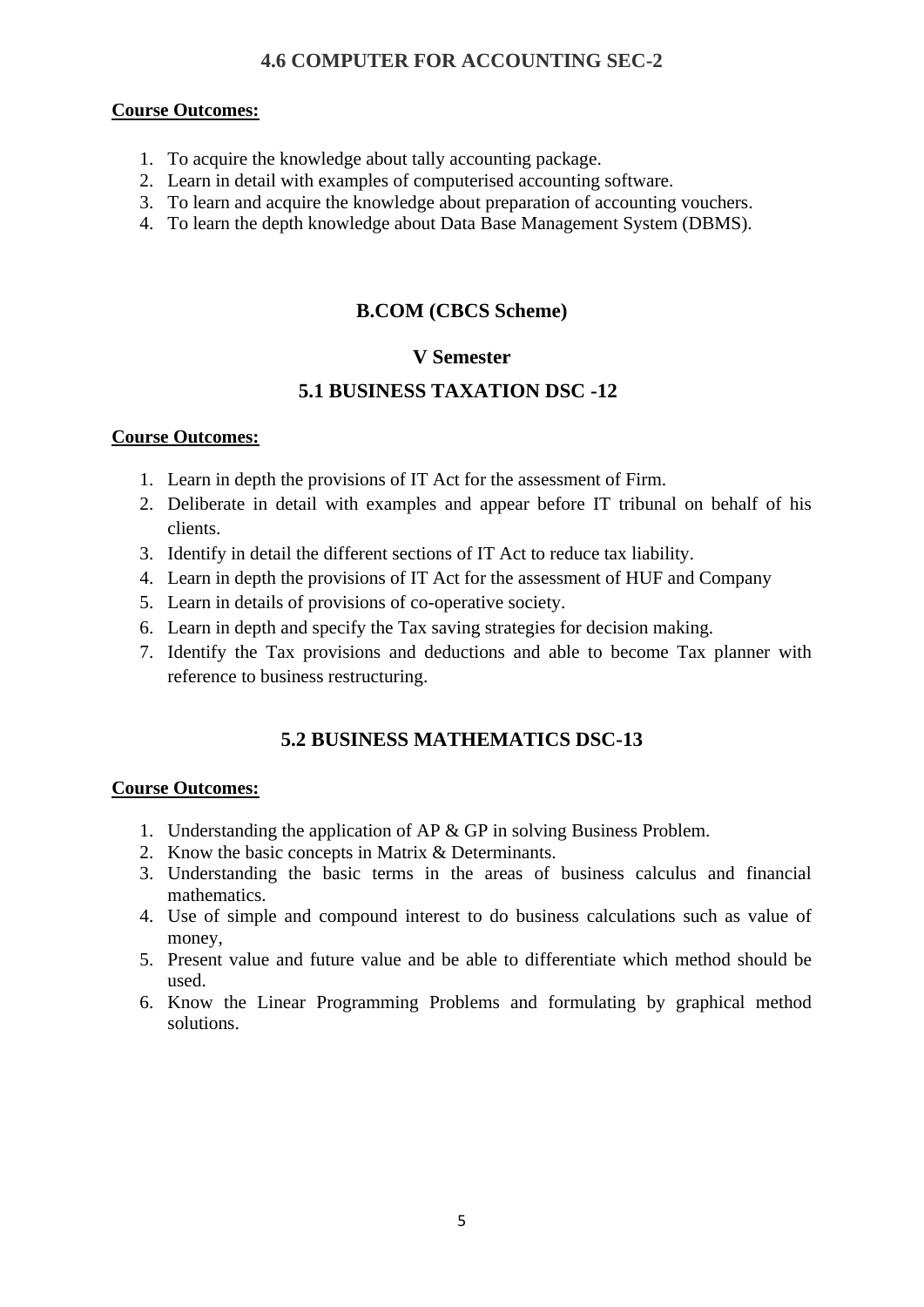# **5.3 PROFESSIONAL COMMUNICATION AND SOFT SKILLS SEC-3**

#### **Course Outcomes:**

- 1. To provide an overview of prerequisites to business communication
- 2. To provide an outline to effective organizational communication
- 3. To impart the correct practices of the strategies of effective business writing.
- 4. To demonstrate their verbal & non-verbal communication ability through presentations

## **5.4a AUDITING AND CORPORATE GOVERNANCE DSE-1A**

#### **Course Outcomes:**

- 1. To create awareness among the undergraduate students about the modern trends and practices of auditing.
- 2. To enable the students to acquire the knowledge about internal check in auditing.
- 3. To enable the students to acquire the knowledge about the system of vouching and verification.
- 4. To understand the knowledge about audit of different organizations and its techniques.
- 5. To know the recent technology adopted in auditing.

### **5.4b FINANCIAL DECISIONS DSE-1B**

#### **Course Outcomes:**

- 1. Gain knowledge of financial manager.
- 2. Understand the Cost of Capital.
- 3. Identify the details of various source of finance.
- 4. Learn in depth about the types of leverages.
- 5. Learn in detail the capital budgeting.
- 6. Gain knowledge Dividend policy.

# **5.4c INTERNATIONAL MARKETING DSE-1C**

- 1. To enable the students to acquire knowledge about the international marketing v/s domestic marketing.
- 2. To enable the students to acquire knowledge about the international marketing environment and challenges in global marketing.
- 3. To acquire knowledge about the international product decision in product mix and product life cycle.
- 4. To acquire knowledge about the international business ethics.
- 5. To acquire knowledge about the international marketing policy.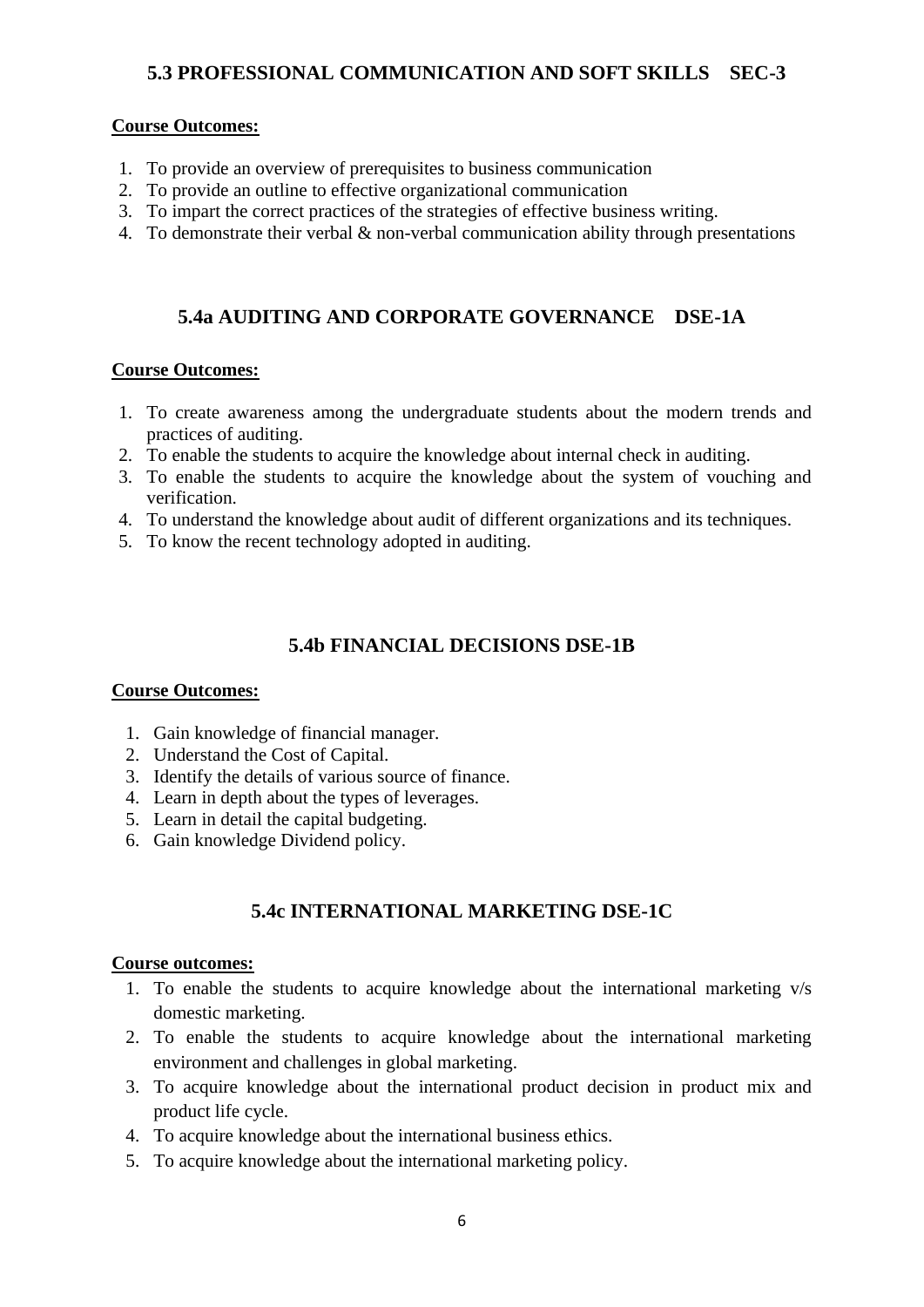## **5.4d BUSINESS DECISIONS-I DSE-1D**

### **Course Outcome:**

- 1. Understand in detail the economic theories to analyze situations and solve problems in business settings
- 2. Learn in detail with examples the economic environment to make appropriate business decisions
- 3. Write down the characteristics of forecast the demand for products
- 4. Understand in details with application, if applicable, of impact of cost on income.
- 5. Deliberate the characteristics of consumers behaviour and able to analyse to take effective decisions

# **5.5a RETAIL MANAGEMENT DSE-2A**

### **Course Outcomes:**

- 1. Understand the functions of a retailer
- 2. Gain knowledge on consumerism in retailing
- 3. Learn the various theories of retail marketing
- 4. Gain a comprehensive knowledge on different formats of retailing
- 5. Gain knowledge on market selection and growth stages in international retailing
- 6. Learn about the application of information technologies in retailing

# **5.5 b BUSINESS RESEARCH METHODS DSE-2B**

- 1. To understand the purpose of research and have basic knowledge on quantitative research techniques.
- 2. To formulate testable hypothesis and choose the most appropriate tools for testing them.
- 3. To understand and be able to design an experiment as a research method.
- 4. To develop skills in choosing suitable case studies, sampling, measurement, questionnaire design, and surveys, leading focus groups.
- 5. Gain familiarity with the concepts and terminology used in the development, implementation and operation of business.
- 6. To accomplish projects utilizing business theories, teamwork, internet resources and computer technology.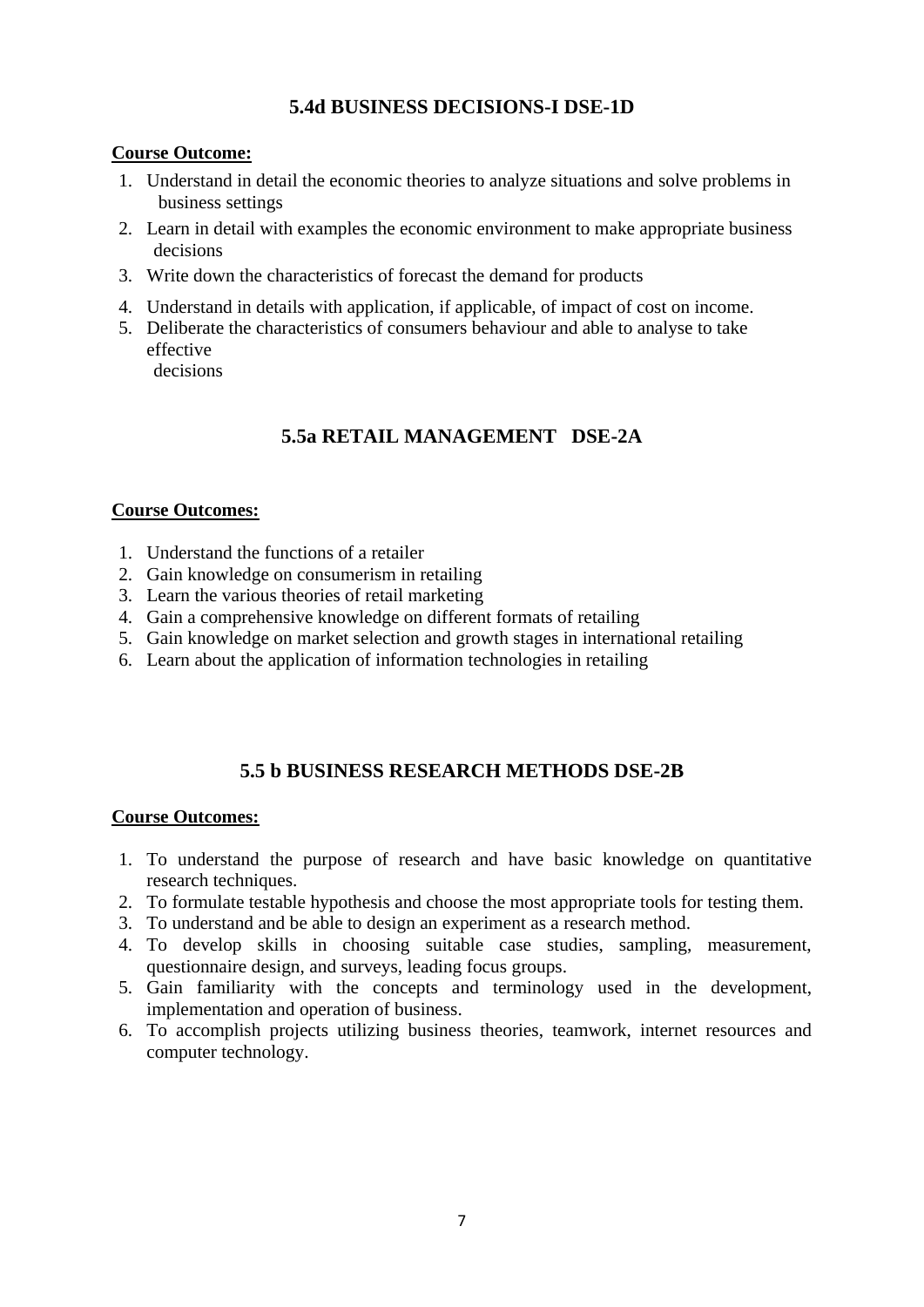# **5.5c SECURITY ANALYSIS & PORTFOLIO MANAGEMENT DSE-2C**

### **Course Outcomes:**

- 1. Gain a comprehensive knowledge on investment management
- 2. Understand the different types of risks involved in investments
- 3. Gain knowledge on security analysis
- 4. Learn in depth about the risks and returns of portfolio
- 5. Learn in detail the theories and models of portfolio construction
- 6. gain knowledge on portfolio evaluation and revision

# **5.5d HUMAN RESOURCE MANAGEMENT DSE-2D**

### **Course Outcomes:**

- 1. To help the students focus on and analyze the issues and strategies required to select and develop manpower resources.
- 2. To develop relevant skills necessary for application in HR related issues.
- 3. To integrate the knowledge of HR concepts to take correct business decisions.

# **5.6a MANAGEMENT OF FINANCIAL INSTITUTIONS DSE-3A**

#### **Course Outcomes:**

- 1. Learn about the present structure of banking system in India.
- 2. Understand the concepts of Financial Market in India.
- 3. Be familiar with the Organization and Objectives of SEBI.
- 4. Understand the operations and structure of different financial institution
- 5. Understand the different types mutual funds and their operations
- 6. Understand Role and Functions of RBI

## **5.6b INTERNATIONAL FINANCIAL REPORTING STANDARDS DSE-3B**

- 1. Understand the deliberate characteristics of IFRS
- 2. Understand in depth the requirements for recognition, measurement and disclosure Of business transactions under IFRS
- 3. Understand in depth the framework for the preparation and presentation of financial **Statements**
- 4. Gain a comprehensive knowledge on IFRS convergence in India
- 5. Gain knowledge on XBRL for international financial reporting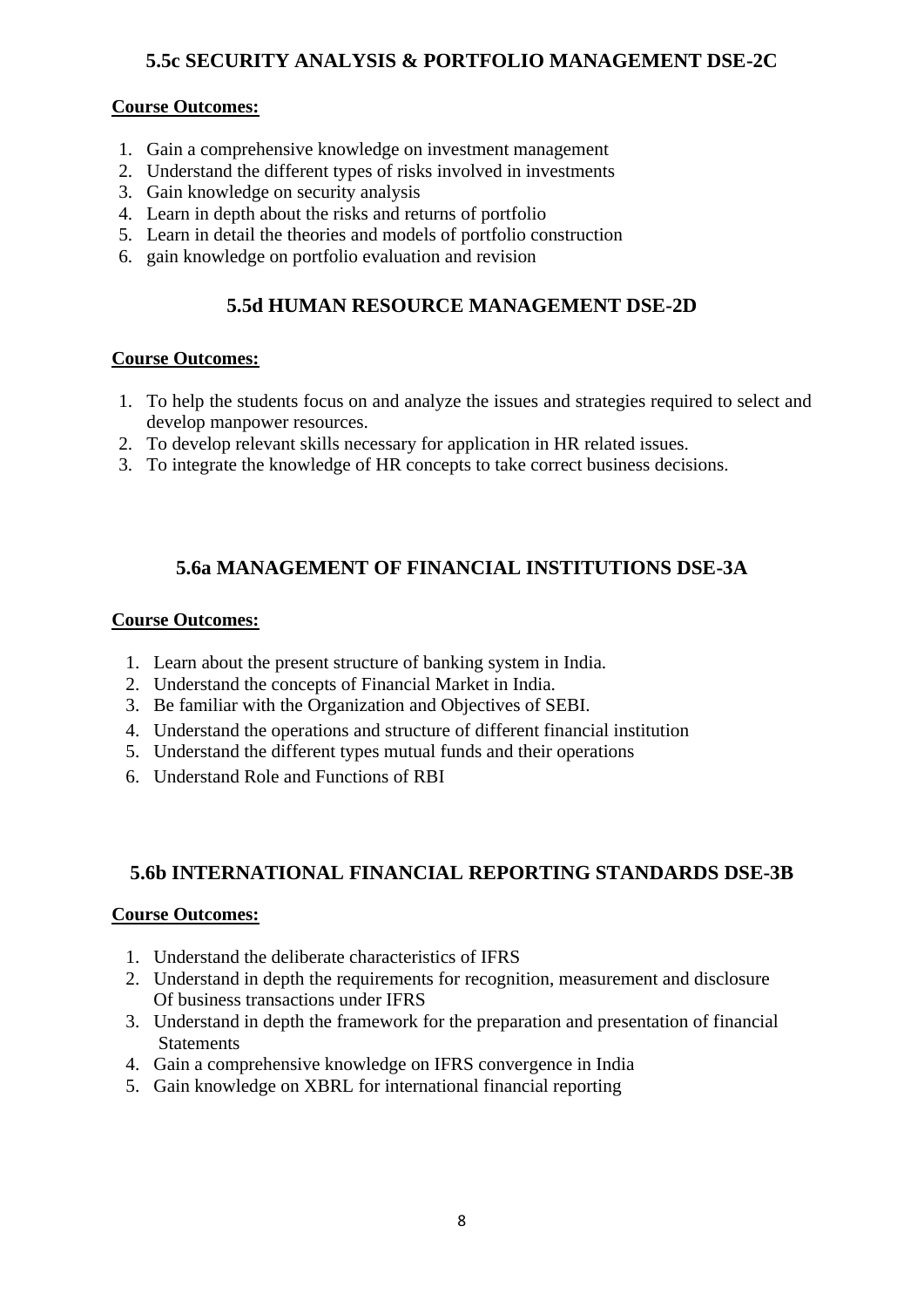# **5.6c STRATEGIC CORPORATE FINANCE DSE-3C**

### **Course outcome**

- 1. Understand the implications of the overarching strategic objectives of the organization for the finance function.
- 2. Understand the Role of the organization's financial Manger in realizing their strategic objectives
- 3. Learn to approximate the o organization's Cost of capital and understand how this cost is impacted by Taxation, leverage and other factors.
- 4. Understand how the corporation's capital structure, payout policy and risk policy impact upon investments decision.

# **5.6d INTERNATIONAL FINANCE DSE-3D**

### **Course Outcomes:**

- 1. Gain a comprehensive knowledge on international monitory system
- 2. Understand in depth the foreign exchange and balance of payments
- 3. Understand in depth the instruments in international financial markets
- 4. Learn about innovations in foreign securities and international portfolio management
- 5. Learn in detail the risks involved in international business and finance
- 6. Learn in detail about the institutions involved in international finance

# **B.COM (CBCS Scheme)**

## **VI Semester – CBCS Scheme**

## **6.1 GST & CUSTOMS DUTY DSC-14**

- 1. Learn the details of returns to be filled by composition tax payer.
- 2. Understand the technology and flow of return filing under GST.
- 3. Learn in detail and gain knowledge to practice as GST consultant.
- 4. Learn in details provisions of GST to handle TDS online and offline more efficiently.
- 5. Understand the provisions of integrated goods and services Tax Act, 2017
- 6. Learn in depth the provisions relating to price of goods imported into or exported from India.
- 7. Identify the details of provisions in relation to Time of supply of Goods.
- 8. Prepare Tax Invoice, Credit and Debit Notes.
- 9. Understand the procedure of registration under GST
- 10. Learn in detail the procedure to be followed to assess the value and determine customs duty.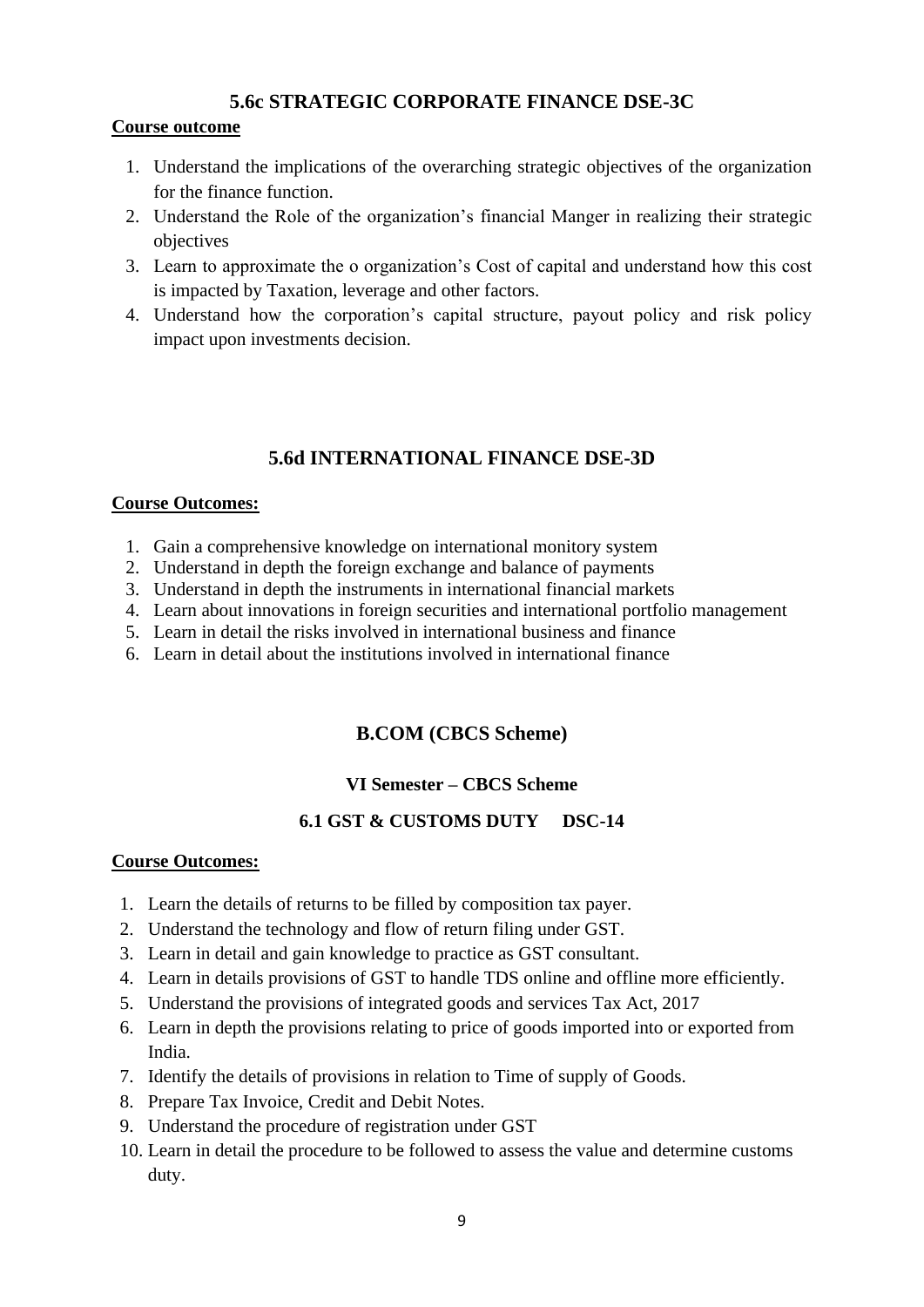# **6.2 MANAGEMENT ACCOUNTING DSC-15**

## **Course Outcomes:**

- 1. To understand the basic concepts of management accounting.
- 2. To learn the different types of budgets and evaluate the information regarding planning, controlling, and decision making.
- 3. To understand the concept of standard costing and to analyse various components of variances.
- 4. To evaluate the business performance with regard to costing.
- 5. To teach a sense of responsibility and a capacity for contemporary issues and effective financial decisions.

# **6.3 EVENT MANAGEMENT SEC-4**

### **Course outcomes:**

- 1. To familiarize the students about the event management.
- 2. To understand the event management procedure in event management.
- 3. To acquire the knowledge about the conduct of an event.
- 4. To create awareness about public relations in event management.
- 5. To acquire the knowledge about the conduct of corporate events.

# **6.4a FINANCIAL INSTRUMENTS DSE-4A**

#### **Course Outcomes:**

- 1. Analyse the role and functions of financial instruments traded in financial markets
- 2. Examine the nature of various traded in money markets and equity markets
- 3. Illustrate how financial instruments are traded in financial markets
- 4. Learn in depth the characteristics of Financial Derivative and Commodity Derivative

# **6.4b INTERNATIONAL BUSINESS DSE-4B**

- 1. To familiarize the students about foreign trade.
- 2. To know the procedure in import and export business.
- 3. To understand the terms and conditions in international business.
- 4. To acquire the knowledge about the foreign trade policy.
- 5. To understand the knowledge about the balance of trade and balance of payments in international business.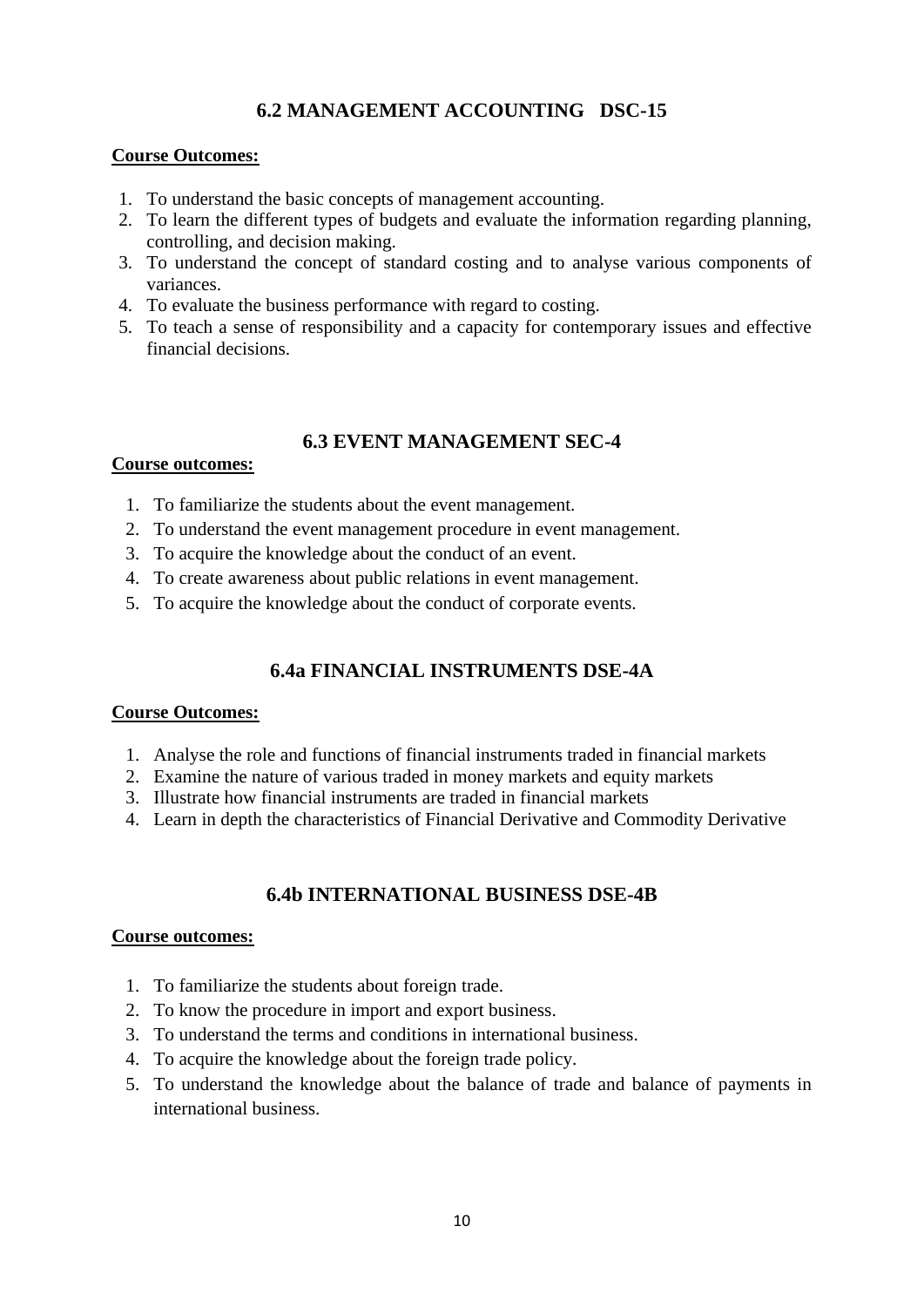# **6.4c BUSINESS LEGISLATION DSE-4C**

# **Course outcomes:**

- 1. Understand in details various laws related to business and able to work as legal adviser of business enterprises
- 2. Understand the characteristics of legal environment and practice business ethics
- 3. Learn in depth and apply the basic legal knowledge to business enterprises
- 4. Understand the characteristics of different intellectual properties and protect them
- 5. Identify and appointed as member of various commerce and legal boards / committee
- 6. Specify the details of Information technologies Act

# **6.4d STRATEGIC MANAGEMENT DSE-4D**

# **Course Outcomes:**

- 1. Understand the value and process of strategic management
- 2. Able to analyse the tools of strategic management
- 3. Gain knowledge on functional level strategies
- 4. Acquire knowledge on formulation of strategies and strategic plans
- 5. Able to setup realistic business objectives
- 6. Able to develop and implement corporate strategies

# **6.5a BUSINESS STATISTICS DSE-5A**

- 1. Learn in details with examples Measures of Central tendency
- 2. Understand the classification and characteristics of Measures of dispersion
- 3. Learn in detail the correlation and determine the relation between two variables
- 4. Understand in depth regression and able to find unknown variable value based on known variable value
- 5. Learn in detail the index numbers
- 6. Understand the concept of time-Series Analysis
- 7. Learn in detail the Probability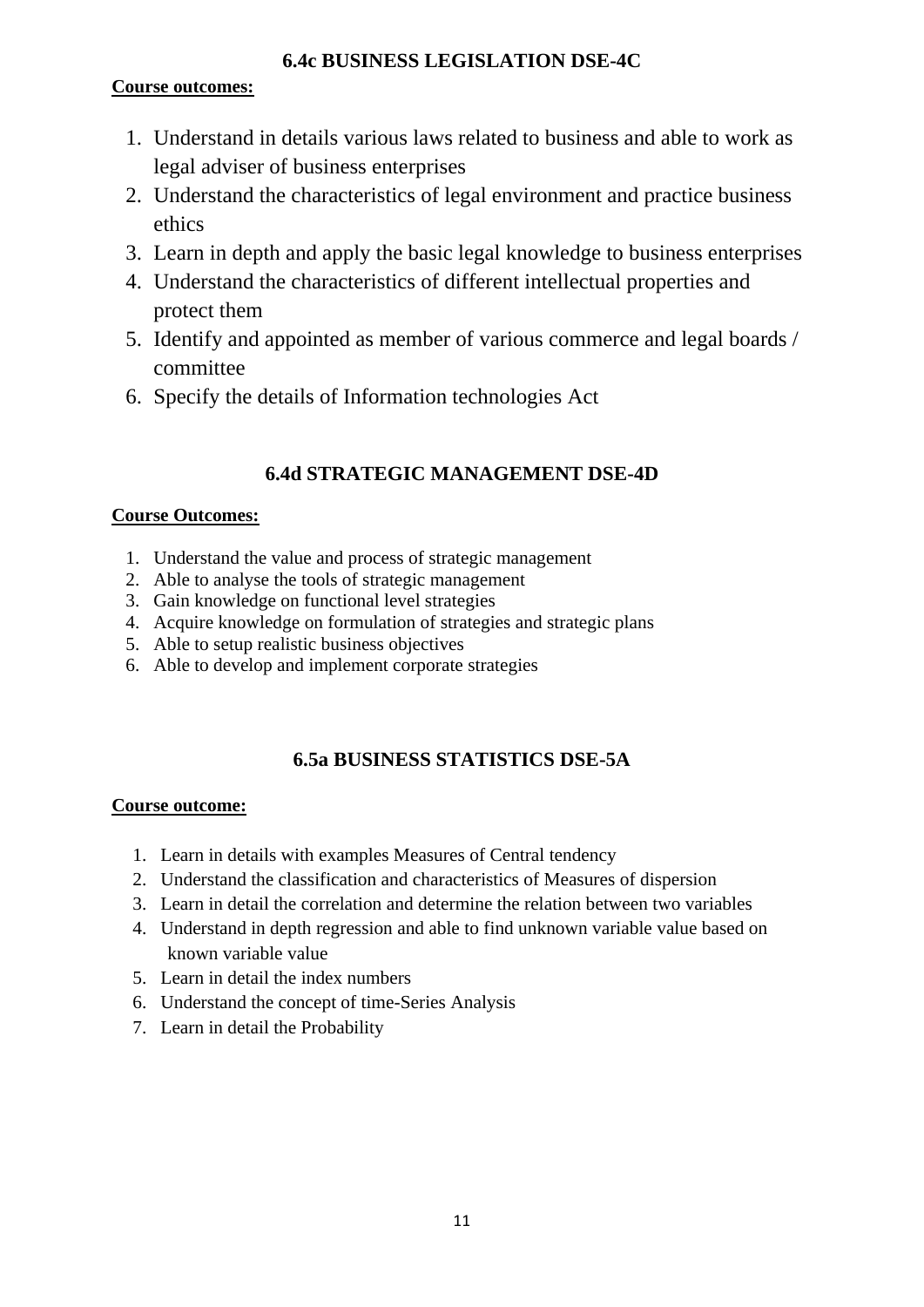# **6.5b INSURANCE MANAGEMENT DSE-5B**

## **Course Outcomes:**

- 1. Understand the management functions in insurance business.
- 2. Able to understand the frauds in insurance.
- 3. Gain knowledge on regulatory framework of insurance.
- 4. Acquire knowledge on insurance contracts.
- 5. Gain knowledge on operation and management of insurance.
- 6. Learn in detail the features of life and general insurance.
- 7.

# **6.5c ORGANISATIONAL BEHAVIOUR DSE-5C**

## **Course Outcomes:**

- 1. Analyse the behaviour of individuals and group in organizations in terms of key factors that influence organizational behaviour.
- 2. Critically evaluate the potential effects of important developments in the external environment (Such as Globalization and technology) on organizational behaviour.
- 3. Understand about Personality, Perception, Learning, Attitudes, Values and Motivation.
- 4. Analyse organizational behavioural issues in the context of organizational behavioural theories.
- 5. Analyse the Group Formation and group Dynamics.

# **6.5d MANAGEMENT INFORMATION SYSTEM DSE-5D**

## **Course outcome**

- 1. Effectively communicate strategic alternatives to facilitate accomplishment of decision.
- 2. Recognize contemporary MIS theory and how information system support to business strategy.
- 3. Analysis the system development and project management methodologies.
- 4. Technological implementation and facilitation to growth of firm.
- 5. Analyze how information technology impact on firm while decision making.

# **6.6a OFFICE MANAGEMENT AND SECRETARIAL PRACTICE DSE-6A**

## **Course outcome**

- 1. Understand the range of responsibilities and skills required by the office Manger.
- 2. Apply assertive communication and problem solving skills.
- 3. Create and apply a check list system and procedures to aid the smooth running of the office
- 4. Communicate effectively on complex corporate activities in association with corporate community and with society at large.
- 5. Recognize the need for and have the preparation and ability to engage in independent and lifelong learning
- 6. Able to motivate and direct them to face the complex corporate challenges.